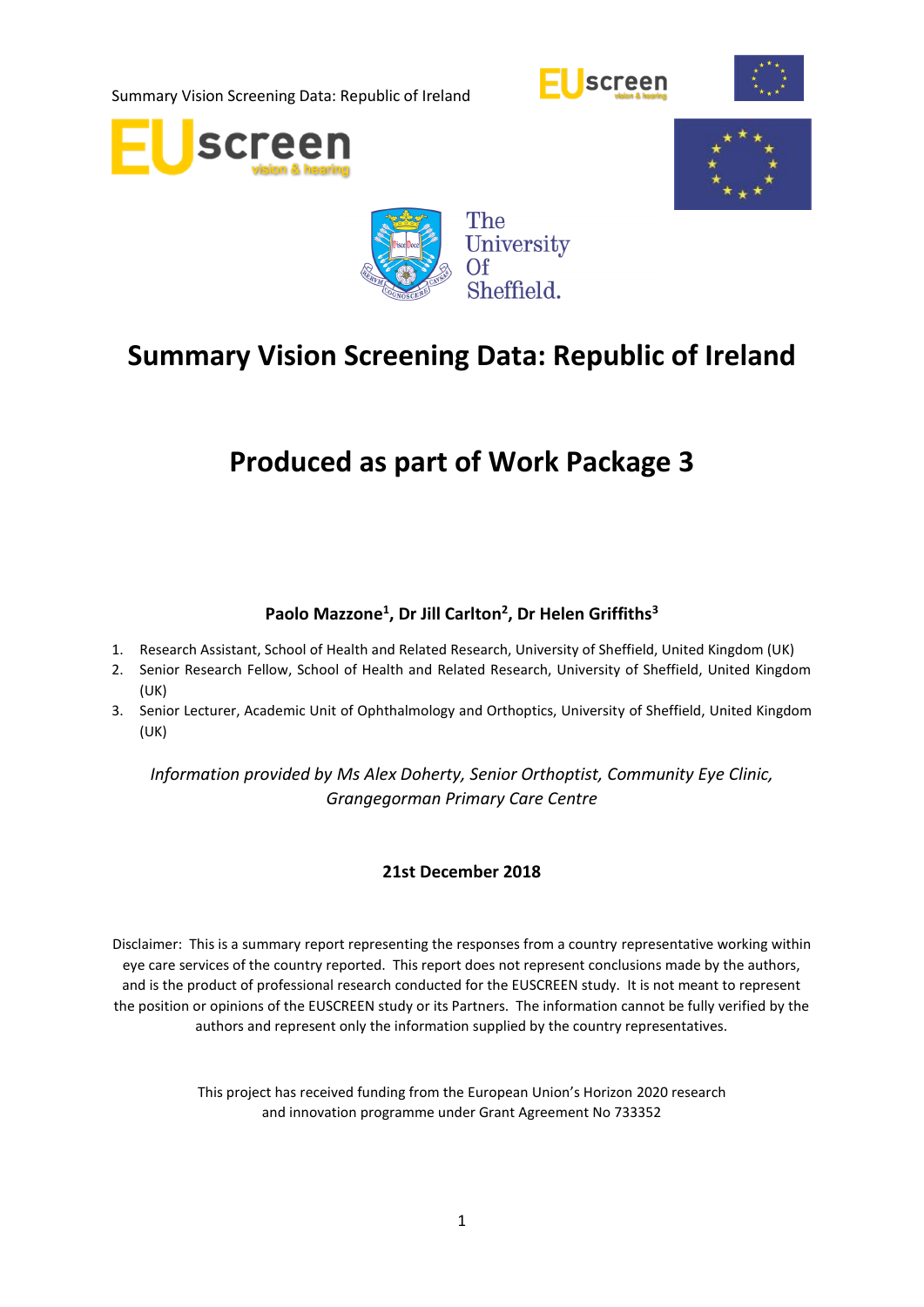



#### **Contents**

| 1  |                                             | <b>Glossary of Terms: Vision Screening</b> | 3  |  |  |
|----|---------------------------------------------|--------------------------------------------|----|--|--|
| 2  | Abbreviations                               |                                            |    |  |  |
| 3  | Population and Healthcare Overview          |                                            |    |  |  |
| 4  | Vision Screening Commissioning and Guidance |                                            |    |  |  |
| 5  |                                             | Screening programme                        |    |  |  |
|    | 5.1                                         | Vision screening - Preterm babies          | 10 |  |  |
|    | 5.2                                         | Vision screening - Birth to 3 months       | 10 |  |  |
|    | 5.3                                         | Vision screening - 3 months to 36 months   | 10 |  |  |
|    | 5.4                                         | Vision screening - 36 months to 7 years    | 11 |  |  |
| 6  |                                             | <b>Automated Screening</b>                 | 15 |  |  |
| 7  |                                             | Provision for Visually Impaired            | 16 |  |  |
| 8  |                                             | Knowledge of existing screening programme  | 17 |  |  |
|    | 8.1                                         | Prevalence/Diagnosis                       | 17 |  |  |
|    | 8.2                                         | Coverage                                   | 17 |  |  |
|    | 8.3                                         | Screening evaluation                       | 17 |  |  |
|    | 8.4                                         | <b>Treatment success</b>                   | 17 |  |  |
| 9  |                                             | Costs of vision screening in children      | 18 |  |  |
|    | 9.1                                         | Cost of vision screening                   | 18 |  |  |
|    | 9.2                                         | Cost of treatment for amblyopia            | 18 |  |  |
|    | 9.3                                         | Cost of Treatment for strabismus           | 18 |  |  |
|    | 9.4                                         | Cost of treatment for cataract             | 18 |  |  |
| 10 | References<br>19                            |                                            |    |  |  |
|    |                                             |                                            |    |  |  |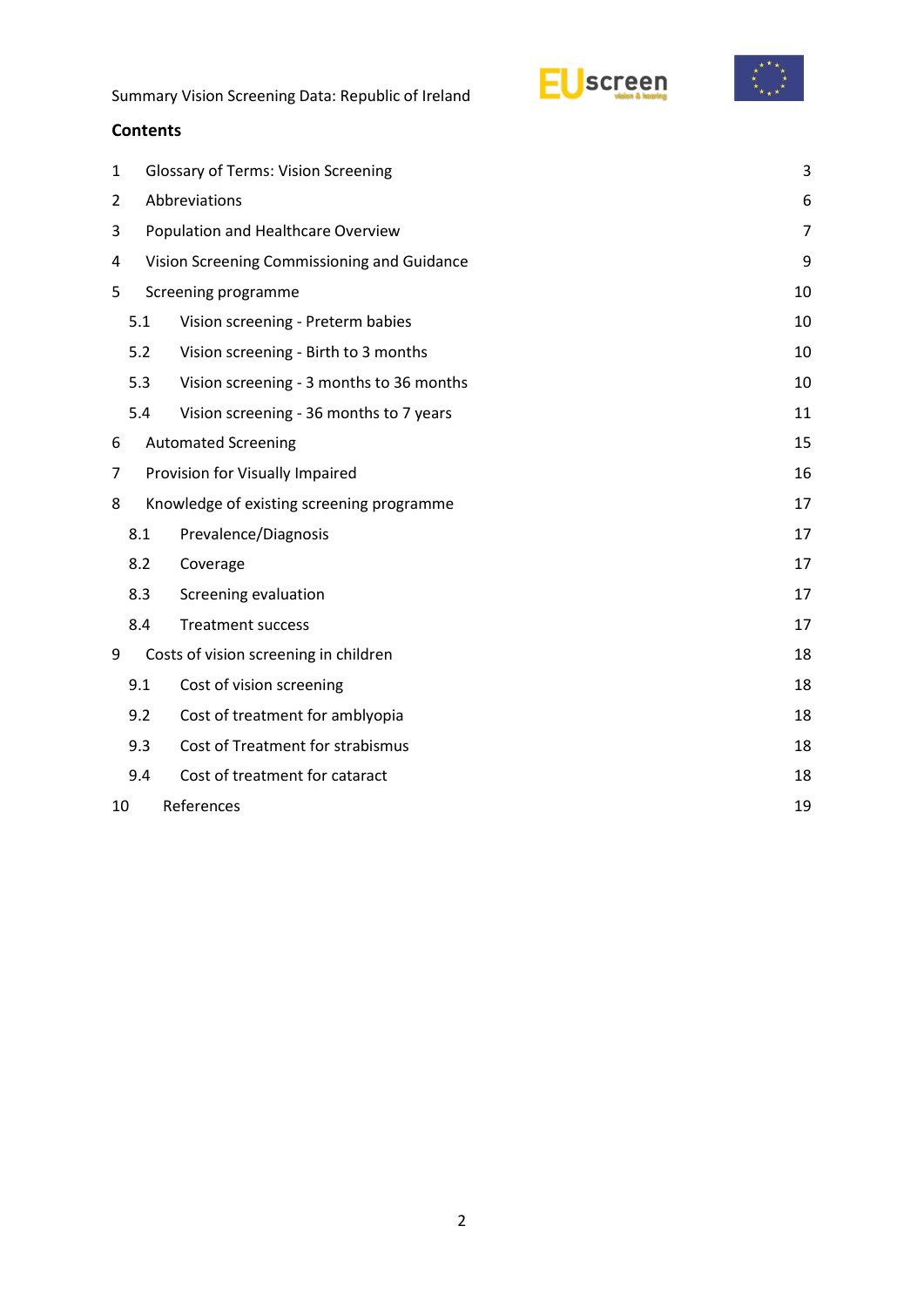



# <span id="page-2-0"></span>**1 Glossary of Terms: Vision Screening**

| <b>Abnormal test result</b> | A test result where a normal "pass" response could not be                                                                                                                                                  |  |  |  |  |
|-----------------------------|------------------------------------------------------------------------------------------------------------------------------------------------------------------------------------------------------------|--|--|--|--|
|                             | detected under good conditions. The result on screening                                                                                                                                                    |  |  |  |  |
|                             | equipment may indicate "no response," "fail," or "refer."                                                                                                                                                  |  |  |  |  |
| <b>Attendance rate</b>      | The proportion of all those invited for screening that are tested<br>and receive a result:                                                                                                                 |  |  |  |  |
|                             | Invited for screening includes all those that are offered<br>$\bullet$<br>the screening test.<br>Tested and receive a result could be a "pass" or<br>"referral to diagnostic assessment".                  |  |  |  |  |
|                             | Attendance rate provides information on the willingness of<br>families to participate in screening.                                                                                                        |  |  |  |  |
| <b>Compliance with</b>      | The percentage of those who are referred from screening to a                                                                                                                                               |  |  |  |  |
| referral (percentage)       | diagnostic assessment that actually attend the diagnostic<br>assessment.                                                                                                                                   |  |  |  |  |
|                             | Percentage of compliance provides information on the                                                                                                                                                       |  |  |  |  |
|                             | willingness of families to attend the diagnostic assessment after                                                                                                                                          |  |  |  |  |
|                             | referral from screening.                                                                                                                                                                                   |  |  |  |  |
| Coverage                    | The proportion of those eligible for screening that are tested and<br>receive a result:                                                                                                                    |  |  |  |  |
|                             | Eligible for screening includes those within the                                                                                                                                                           |  |  |  |  |
|                             | population that are covered under the screening or<br>health care programme.<br>Tested and receive a result could be a "pass" or "refer<br>to diagnostic assessment".                                      |  |  |  |  |
|                             | Factors such as being offered screening, willingness to<br>participate, missed screening, ability to complete the screen, and<br>ability to document the screening results will influence the<br>coverage. |  |  |  |  |
| <b>False negatives</b>      | The percentage of children with a visual deficit (defined by the<br>target condition) that receive a result of "pass" during screening.                                                                    |  |  |  |  |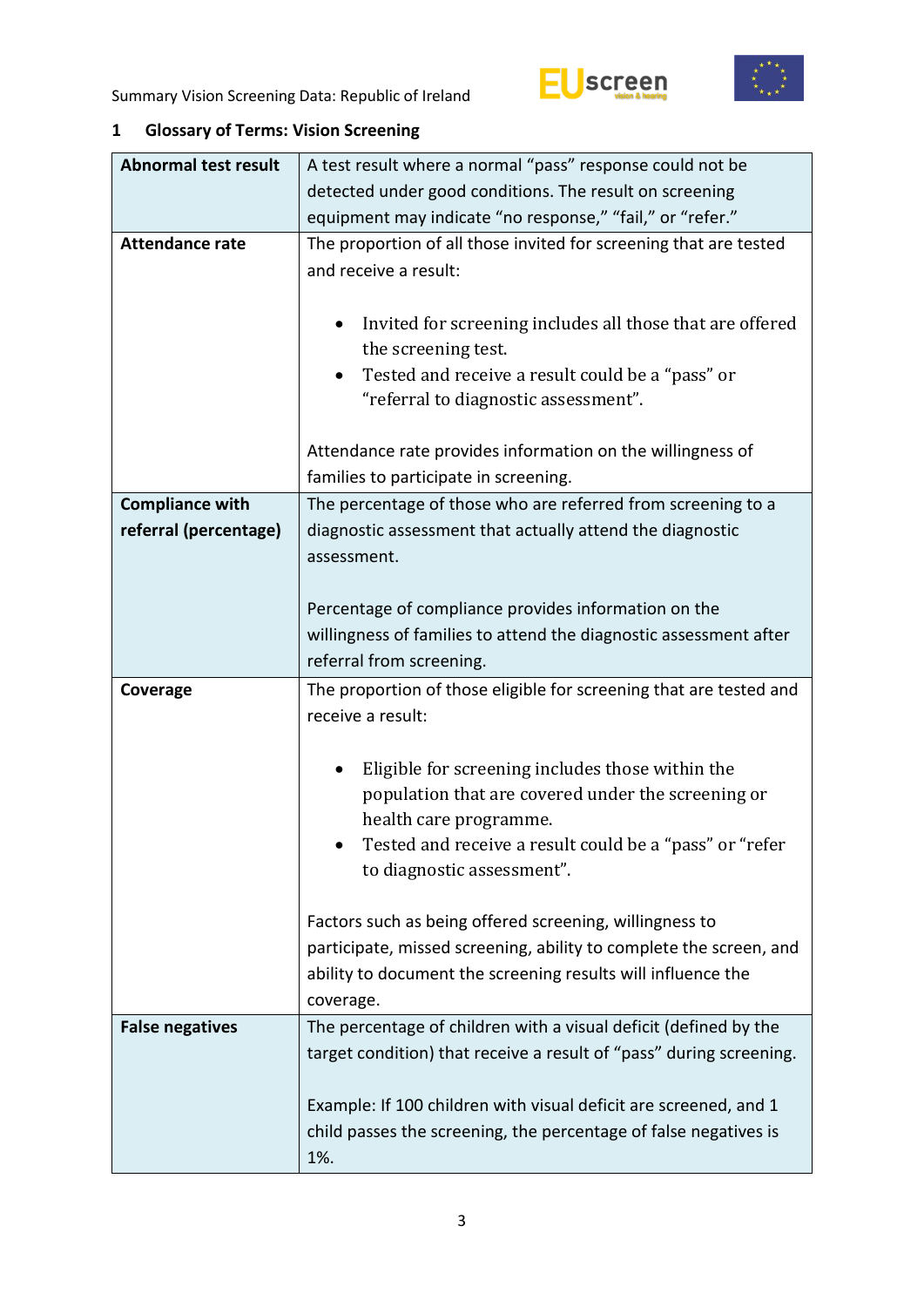



| <b>False positives</b>      | The percentage of children with normal vision that are referred                  |
|-----------------------------|----------------------------------------------------------------------------------|
|                             | from screening to a diagnostic assessment.                                       |
| <b>Guidelines</b>           | Recommendations or instructions provided by an authoritative                     |
|                             | body on the practice of screening in the country or region.                      |
| <b>Vision screening</b>     | A person qualified to perform vision screening, according to the                 |
| professional                | practice in the country or region.                                               |
| <b>Inconclusive test</b>    | A test result where a normal "pass" response could not be                        |
| result                      | detected due to poor test conditions or poor cooperation of the                  |
|                             | child.                                                                           |
| Invited for screening       | Infants/children and their families who are offered screening.                   |
| <b>Outcome of vision</b>    | An indication of the effectiveness or performance of screening,                  |
| screening                   | such as a measurement of coverage rate, referral rate, number of                 |
|                             | children detected, etc.                                                          |
| Untreated amblyopia         | Those children who have not received treatment for amblyopia                     |
|                             | due to missed screening or missed follow-up appointment.                         |
| Persistent amblyopia        | Amblyopia that is missed by screening, or present after the child                |
|                             | has received treatment.                                                          |
| <b>Positive predictive</b>  | The percentage of children referred from screening who have a                    |
| value                       | confirmed vision loss.                                                           |
|                             |                                                                                  |
|                             |                                                                                  |
|                             | For example, if 100 babies are referred from screening for                       |
|                             | diagnostic assessment and 10 have normal vision and 90 have a                    |
|                             | confirmed visual defect, the positive predictive value would be                  |
|                             | 90%.                                                                             |
| <b>Prevalence</b>           | The percentage or number of individuals with a specific disease                  |
|                             | or condition. Prevalence can either be expressed as a percentage                 |
|                             | or as a number out of 1000 individuals within the same                           |
|                             | demographic.                                                                     |
| Programme                   | An organised system for screening, which could be based                          |
|                             | nationally, regionally or locally.                                               |
| Protocol                    | Documented procedure or sequence for screening, which could                      |
|                             | include which tests are performed, when tests are performed,                     |
|                             | procedures for passing and referring, and so forth.                              |
| <b>Quality assurance</b>    | A method for checking and ensuring that screening is functioning                 |
|                             | adequately and meeting set goals and benchmarks.                                 |
| Referral criteria           | A pre-determined cut-off boundary for when a child should be                     |
|                             | re-tested or seen for a diagnostic assessment.                                   |
| <b>Risk babies / Babies</b> | All infants that are considered to be at-risk or have risk-factors               |
| at-risk                     | for vision defects/ophthalmic pathology according to the<br>screening programme. |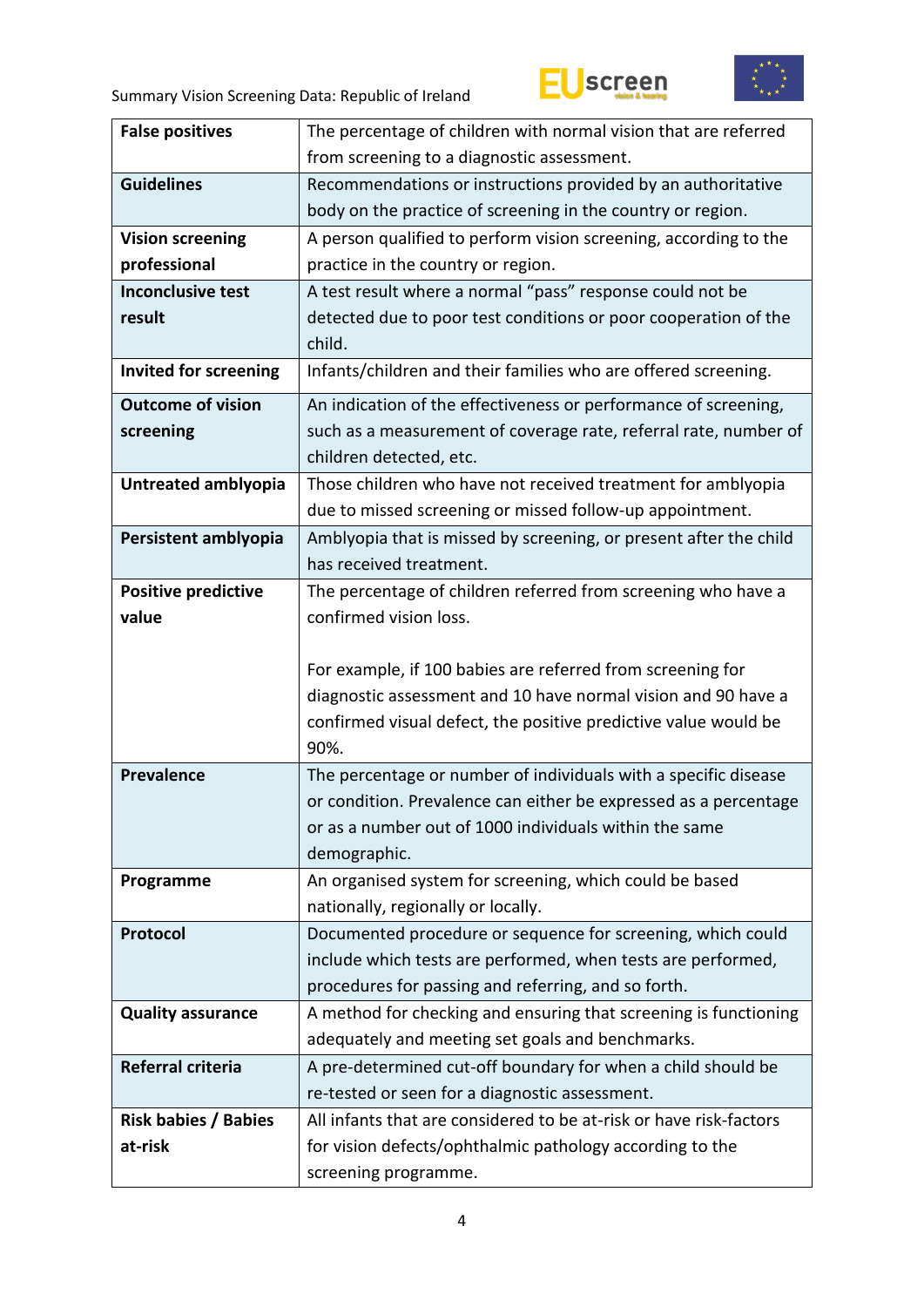



|                         | Two common risk factors are admission to the neonatal-intensive    |
|-------------------------|--------------------------------------------------------------------|
|                         | care unit (NICU) or born prematurely. However, other risk factors  |
|                         | for visual defects may also be indicated in the screening          |
|                         | programme.                                                         |
| Sensitivity             | The percentage of children with visual defects that are identified |
|                         | via the screening programme.                                       |
|                         |                                                                    |
|                         | For example, if 100 babies with visual defects are tested, and 98  |
|                         | of these babies are referred for diagnostic assessment and 2 pass  |
|                         | the screening, the sensitivity is 98%.                             |
| <b>Specificity</b>      | The percentage of children with normal vision that pass the        |
|                         | screening.                                                         |
|                         |                                                                    |
|                         | For example, if 100 babies with normal vision are tested, and 10   |
|                         | of these babies are referred for diagnostic assessment and 90      |
|                         | pass the screening, the specificity is 90%.                        |
|                         |                                                                    |
| <b>Target condition</b> | The visual defect you are aiming to detect via the screening       |
|                         | programme.                                                         |
| Well, healthy babies    | Infants who are not admitted into the NICU or born prematurely     |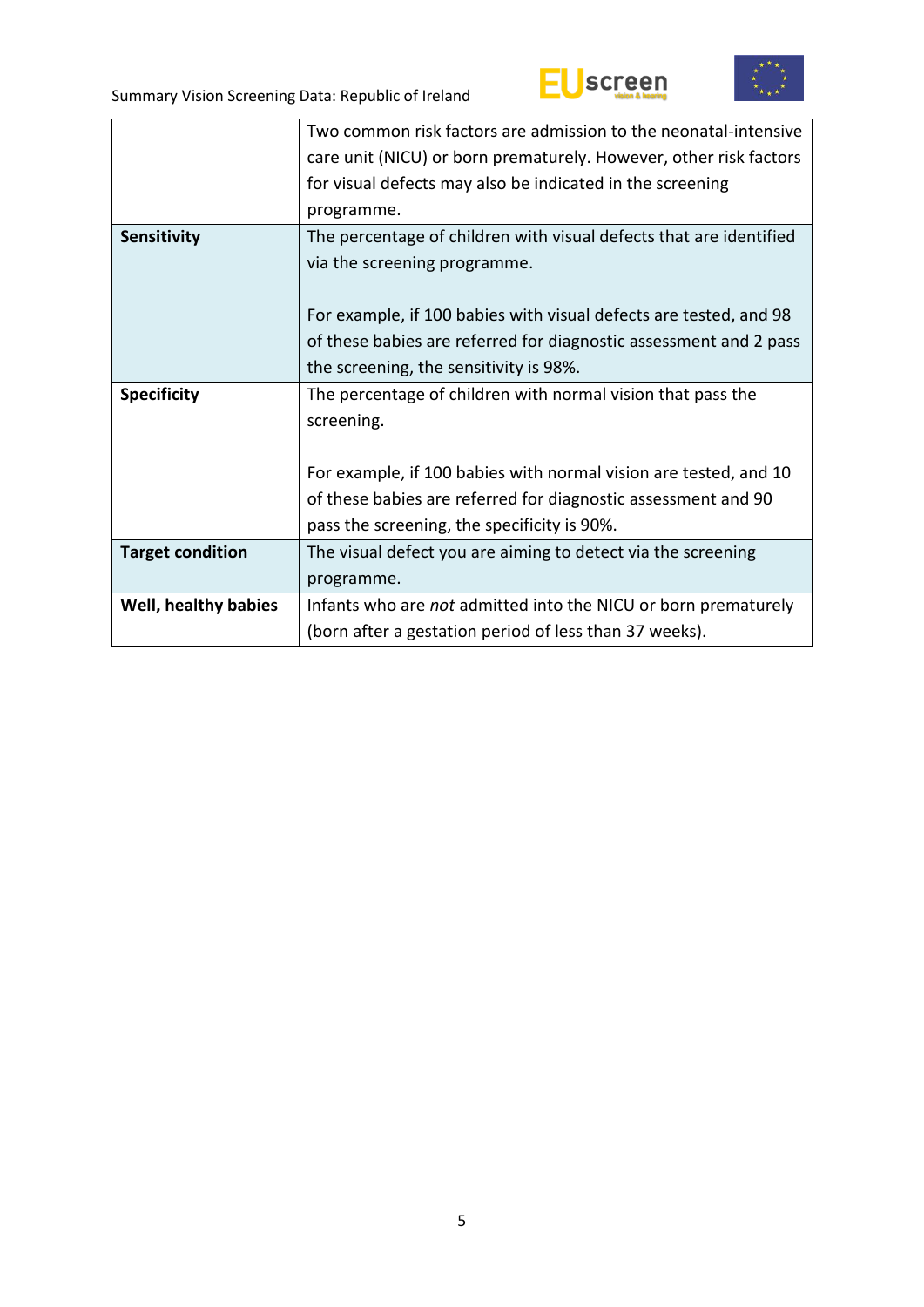



#### <span id="page-5-0"></span>**2 Abbreviations**

- **CHO** Community Health Organisations
- **GP** General Practitioner
- **GDP** Gross Domestic Product
- **HSE** Health Service Executive
- **NICU** Neonatal-intensive care unit
- **PPP** Purchasing Power Parity
- **ROP** Retinopathy of Prematurity
- **VA** Visual acuity
- **WHO** World Health Organisation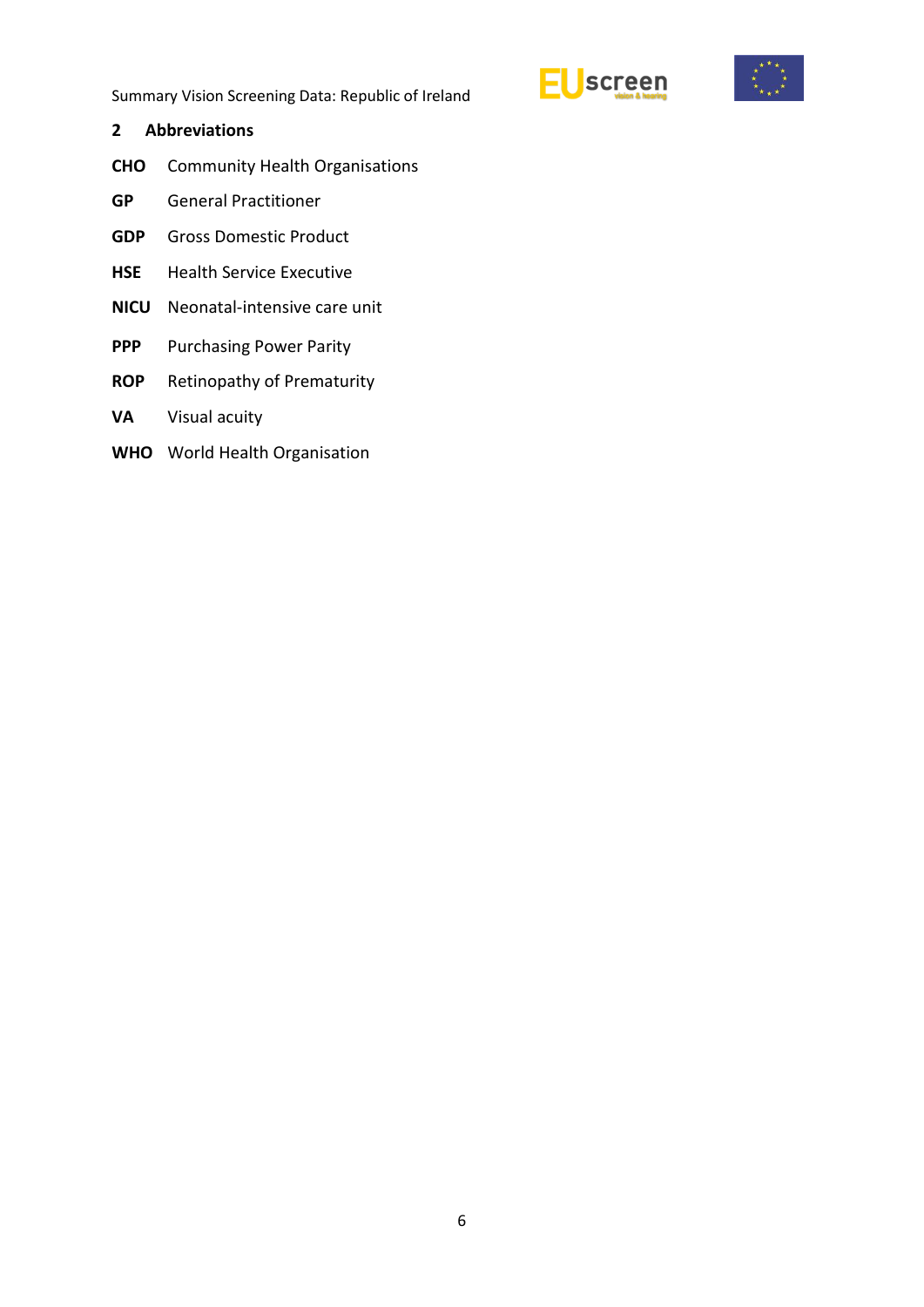



#### <span id="page-6-0"></span>**3 Population and Healthcare Overview**

The population of the Republic of Ireland is 4,813,608 (World Bank, 2018a) and birth rate is estimated at 13.5 births/1,000 population in 2016 (World Bank, 2018b). The change in population and birth rate from 1960 to 2017 is shown in Figure 1, graphs A and B respectively.

The Republic of Ireland has a reported population density of 70 people per square kilometre in 2017 and this has risen from 41 people per square kilometre in 1961 (World Bank, 2018c). Infant mortality in 2017 is estimated at 3 deaths/1,000 live births in total (World Bank, 2018d).

The average life expectancy in the Republic of Ireland is estimated at 81.6 years(World Bank, 2018e), with a death rate of 6.4 deaths/1,000 population in 2016 (World Bank, 2018f). The Republic of Ireland has a gross national income per capita (PPP int. \$, 2013) of \$35,090 (WHO, 2016). The estimated total expenditure on health per capita in 2014 was \$3,801 (Intl \$) and the total expenditure on health in 2014 as percentage of GDP was 7.8% (WHO, 2016).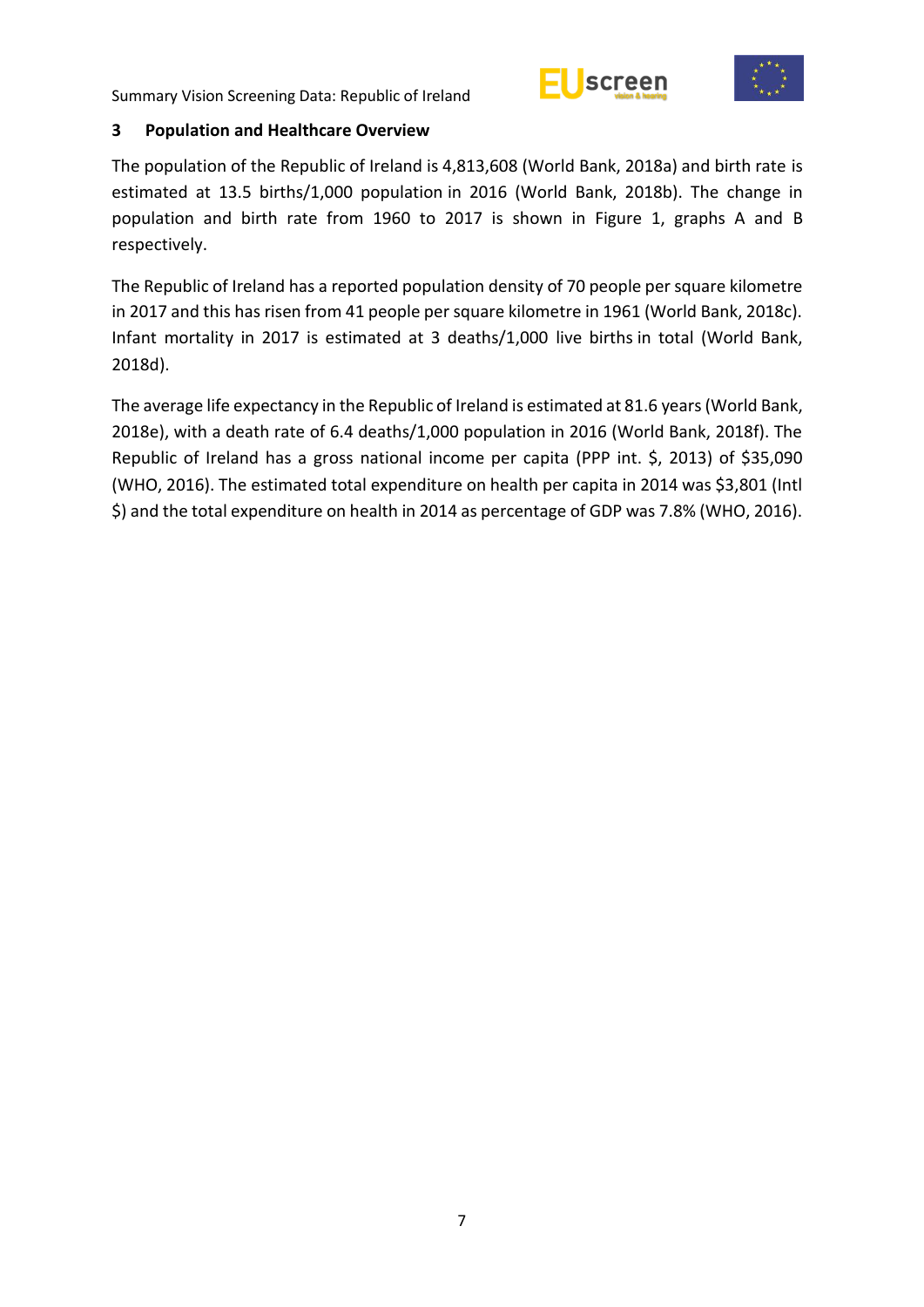

*Figure 1: Change in the Total Population and Birth Rate in Republic of Ireland between 1960 and 2017* 



*Source: Information sourced from World Bank (2018)*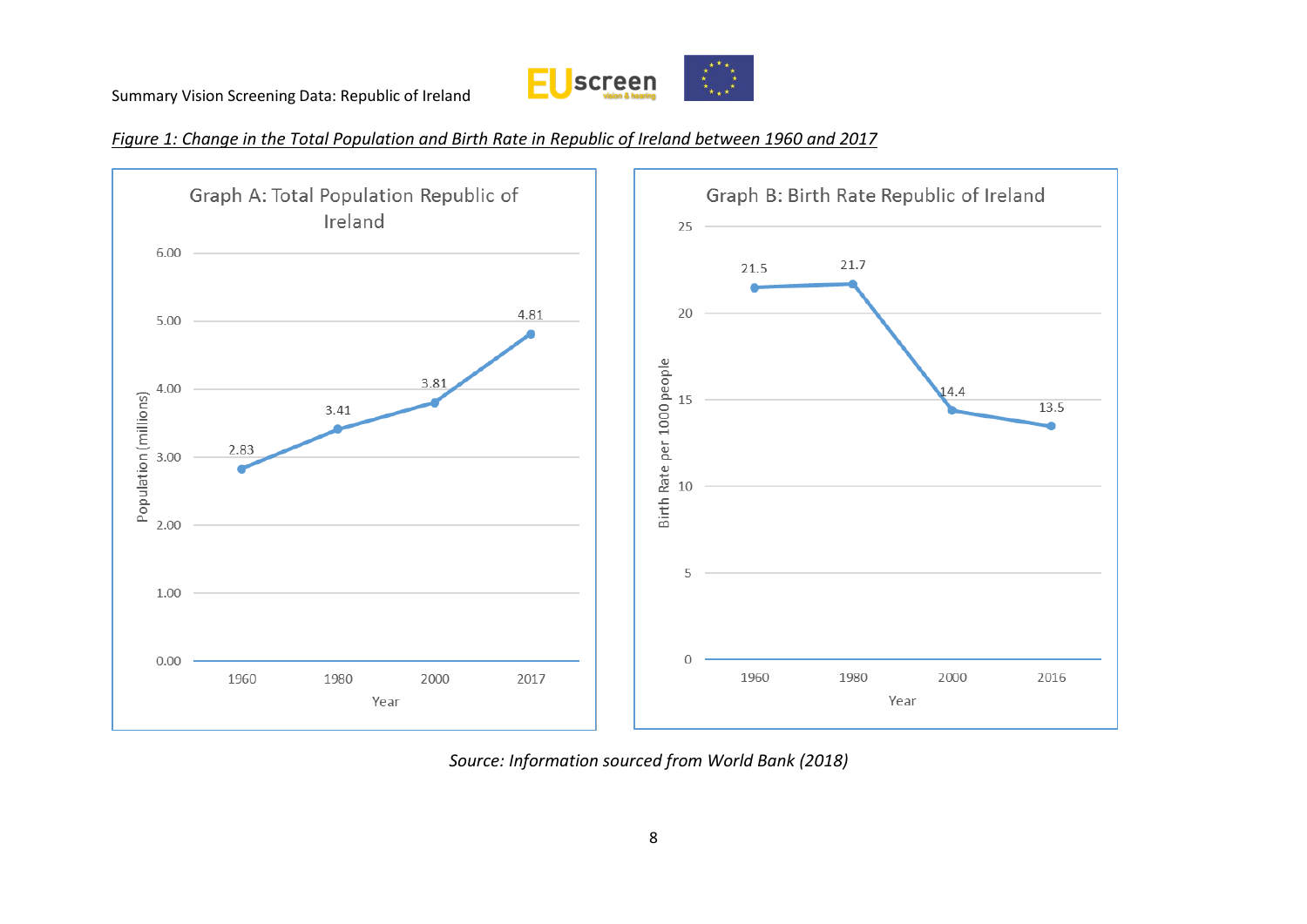



#### <span id="page-8-0"></span>**4 Vision Screening Commissioning and Guidance**

In the Republic of Ireland, vision screening is organised regionally, specifically into nine community health organisations (CHO), all of which provide the same protocol for state – funded vision screening. Vision screening is embedded into a general preventative child healthcare screening system, the content of which is decided upon by the Health Service Executive (HSE). The vision screening programme began in the 1970's, however, it is not known when it was implemented nationally.

There are national general health screening guidelines available for vision screening, but there is no specified procedure in place for review of the programme. Any revisions would be made by the HSE and funded by the Department of Health and Children through an Eye Services Review Group; this includes ophthalmologists, orthoptists, primary care managers, public health consultant, principal medical officer, director of public health nursing and primary care finance representatives. The vision screening programme was changed, with the removal of school exit screening and colour vision testing in 2016.

There are no methods for quality monitoring imposed by the government and there has been no research concerning the effectiveness of the vision screening programme. There has been a cost-effectiveness analysis of the vision screening programme, in the form of a report by the Eye Services Review Group (Hse.ie, 2018).

In the Republic of Ireland, vision screening is conducted by ophthalmologists, paediatricians, general practitioners (GPs), area medical officers and public health nurses who have additional vision training (specialist nurse). It is not known how many of these professionals there are per million population. Registered general nurses have been identified as professionals that do not currently perform vision screening, but could do so with additional training. There is specific training provided to perform vision screening; orthoptists provide training for all vision screening public health nurses in the form of a one-day course; there is no practical element to this and no checks of competency. The training is not currently (2018) regularly updated, monitored, or revalidated and it is not accredited or certified.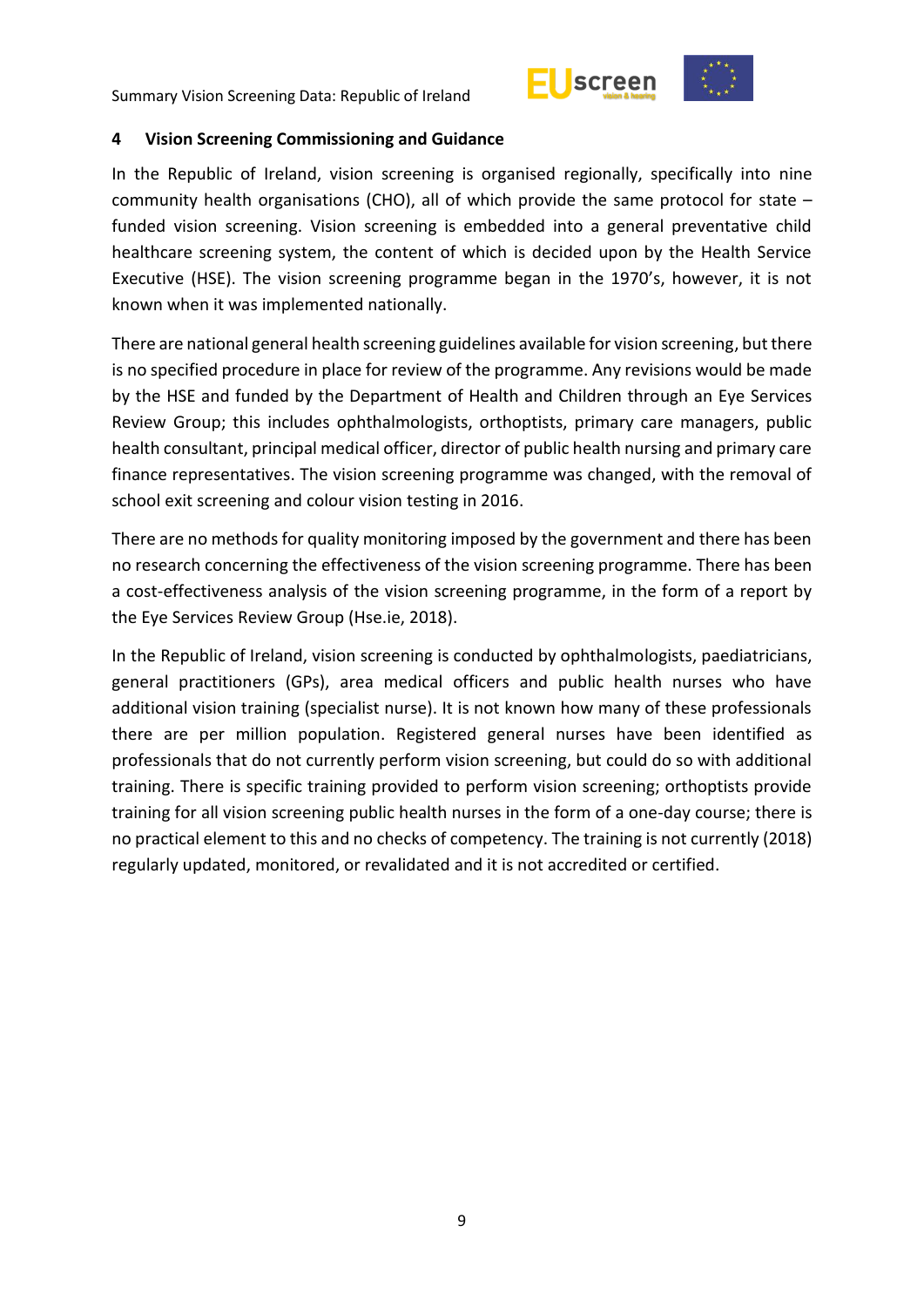



## <span id="page-9-0"></span>**5 Screening programme**

The target conditions of vision screening are retinopathy of prematurity (ROP), congenital eye disorders and amblyopia. The healthcare professionals delivering vision screening, venue for screening and tests used vary depending on the age of the child as shown in Tables 1, 2 and 3 respectively. Specific details of the screening offered within each age group are described more fully in sections 5.1 to 5.4 below.

# <span id="page-9-1"></span>*5.1 Vision screening - Preterm babies*

Preterm babies up to the age of 3 months are screened by an ophthalmologist in a hospital (maternity or children's). The tests conducted at this age include eye inspection, fixation, red reflex testing, retinal examination and pupillary reflexes.

# <span id="page-9-2"></span>*5.2 Vision screening - Birth to 3 months*

Well, healthy babies up to the age of 3 months are screened by either a paediatrician, GP or specialist nurse, in a hospital or child healthcare centre. The tests conducted at this age include eye inspection, fixation and red reflex testing (paediatrician). The sequence of these tests are:

- Birth Inspection of eyes, red reflex, corneal light reflex
- Postnatal visit Inspection of eyes, corneal light reflex
- 6 to 8 weeks Inspection of eyes, red reflex, corneal light reflex
- 3 months Inspection of eyes, corneal light reflex

Babies are referred for further diagnostic examination after one abnormal test result. The procedure when tests are inconclusive is not defined and will depend on clinical judgement. Referral at this age includes any abnormality or significant concern.

# <span id="page-9-3"></span>*5.3 Vision screening - 3 months to 36 months*

Infants aged 3 to 36 months are screened by either a specialist nurse or an area medical officer in a child healthcare centre. The tests conducted at this age include eye inspection and fixation. The sequence of these tests are:

- 7 to 9 months Inspection of eyes, corneal light reflex
- 18 to 24 months Inspection of eyes, corneal light reflex

Children are referred after one abnormal test result and between one and two inconclusive tests at the screeners' discretion. Referral at this age includes any abnormality or significant concern.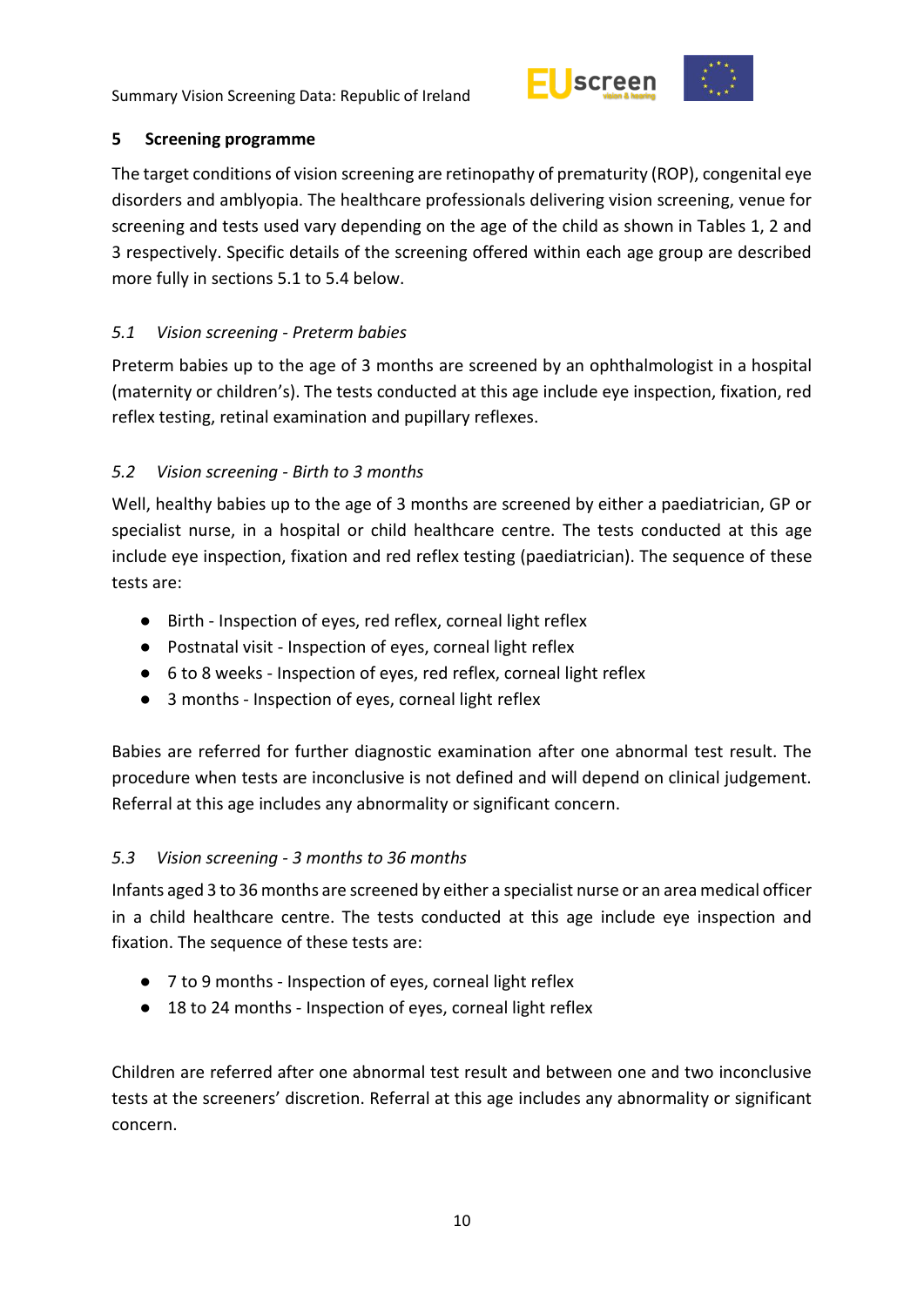

<span id="page-10-0"></span>

Children aged from 36 months up to 7 years of age are screened by either a specialist nurse or an area medical officer in a child healthcare centre or at school. The tests conducted at this age include eye inspection, fixation and a visual acuity (VA) measurement. The sequence of these tests are:

- 3.5 years Inspection of eyes, corneal light reflex
- 4 to 5 years VA test

Children are referred after one abnormal test result and between one and two inconclusive tests at the screeners discretion. Referral at 4 to 5 years includes failure to see 0.2 logMAR (0.63 decimal, 6/9.5 Snellen) on testing one or both eyes. VA is measured for the only time at school entry (4-5 years), this is not repeated as a screening test at any age. The optotype charts encouraged is Keeler crowded logMAR test but sometimes this is Sonksen crowded logMAR test or Kay picture crowded logMAR test.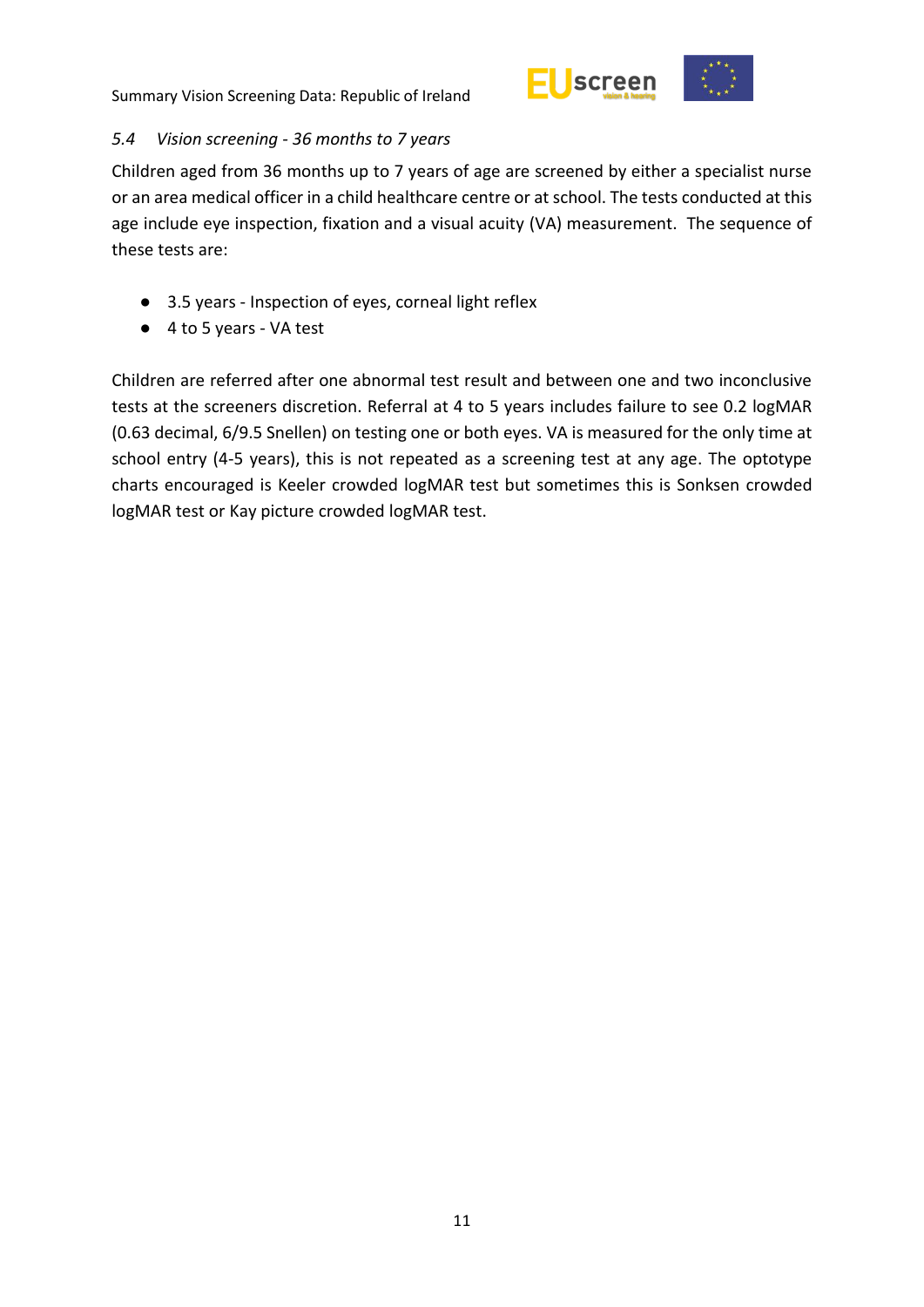

**Table 1:** Healthcare professionals who conduct vision screening in each age group

| Table 1        | Ophthalmologist | Paediatrician  | <b>Specialist Nurse</b> | <b>GP</b>      | <b>Area Medical Officer</b> |
|----------------|-----------------|----------------|-------------------------|----------------|-----------------------------|
| Preterm babies | $\checkmark$    | $\pmb{\times}$ | $\pmb{\times}$          | $\pmb{\times}$ | $\times$                    |
| 0 to 3 months  | $\pmb{\times}$  | $\checkmark$   | $\checkmark$            | $\checkmark$   | $\times$                    |
| 3 to 36 months | $\pmb{\times}$  | $\times$       | $\checkmark$            | $\pmb{\times}$ | $\checkmark$                |
| 3 to 7 years   | $\pmb{\times}$  | $\times$       | $\checkmark$            | $\times$       | $\checkmark$                |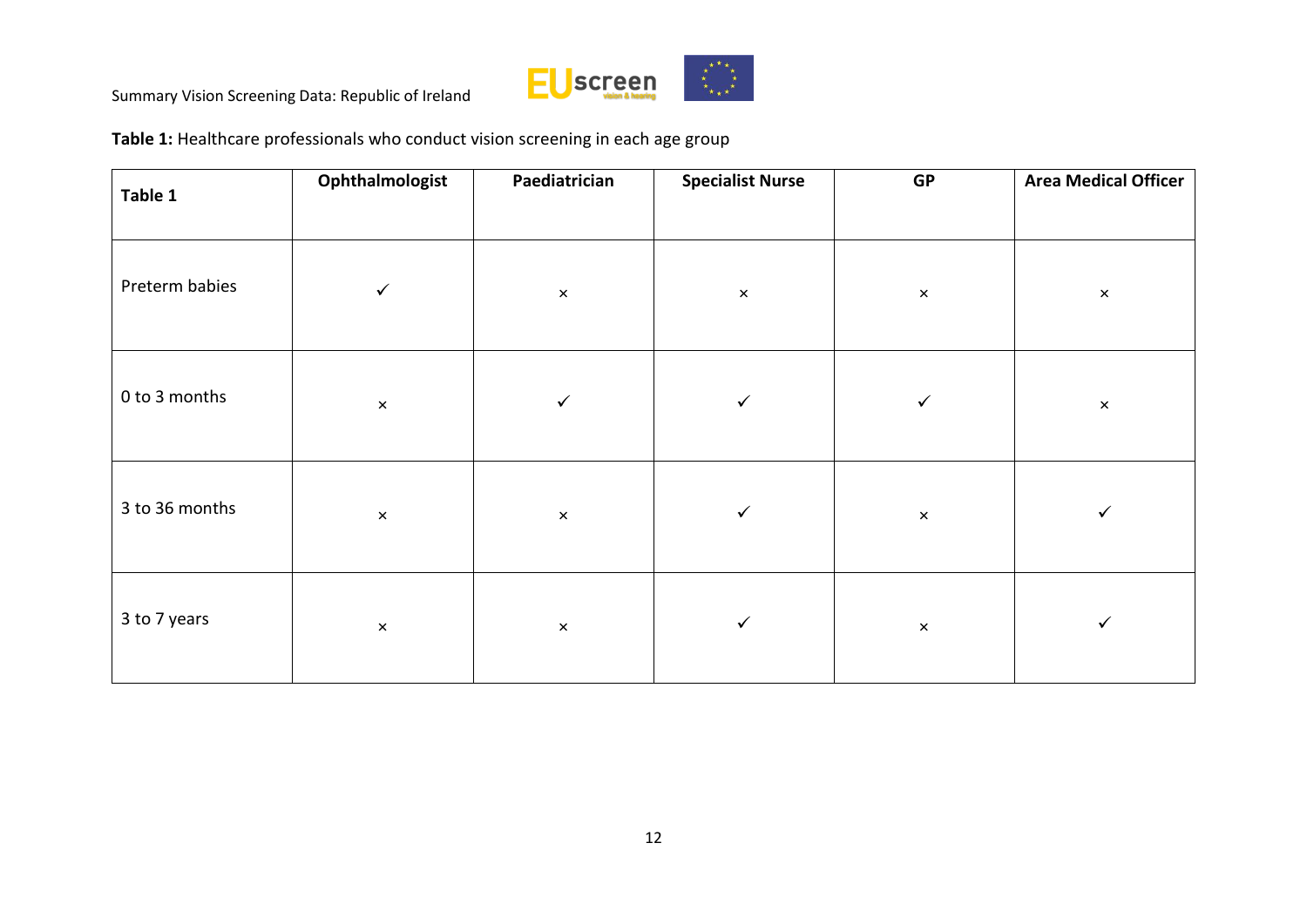

**Table 2:** Vision screening tests used in vision screening for each age group

| Table 2        | <b>Eye Inspection</b> | <b>Red Reflex</b><br><b>Testing</b> | <b>Fixation</b> | Retinal<br>Examination | <b>Pupillary</b><br><b>Reflexes</b> | <b>Visual Acuity</b>      |
|----------------|-----------------------|-------------------------------------|-----------------|------------------------|-------------------------------------|---------------------------|
| Preterm babies | $\checkmark$          | $\checkmark$                        | $\checkmark$    | $\checkmark$           | $\checkmark$                        | $\boldsymbol{\times}$     |
| 0 to 3 months  | $\checkmark$          | $\checkmark$                        | $\checkmark$    | $\pmb{\times}$         | $\pmb{\times}$                      | $\boldsymbol{\mathsf{x}}$ |
| 3 to 36 months | $\checkmark$          | $\pmb{\times}$                      | $\checkmark$    | $\boldsymbol{\times}$  | $\pmb{\times}$                      | $\boldsymbol{\times}$     |
| 3 to 7 years   | $\checkmark$          | $\pmb{\times}$                      | $\checkmark$    | $\pmb{\times}$         | $\times$                            | $\checkmark$              |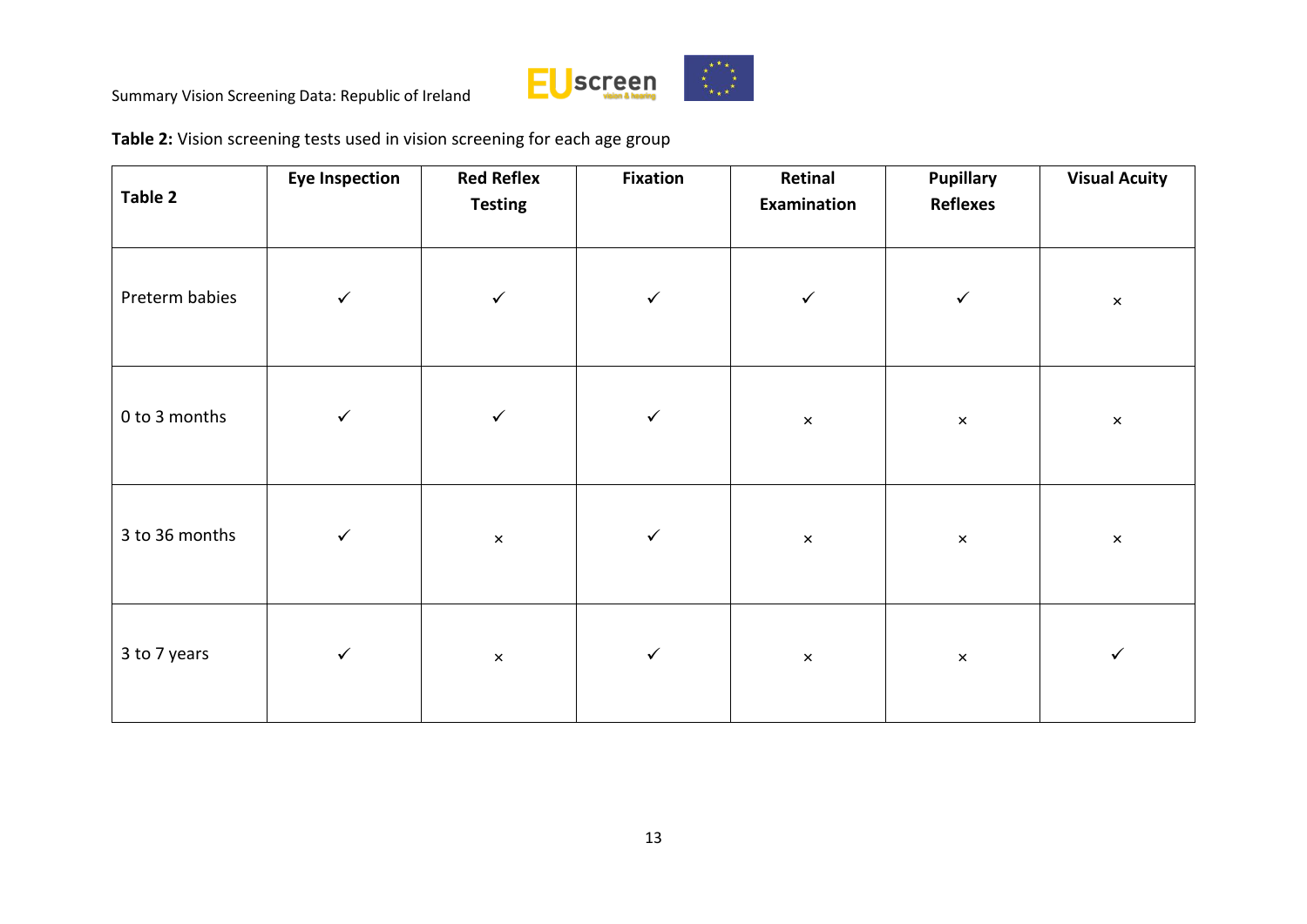

**Table 3:** Location of vision screening for each age group

| Table 3        | Hospital       | <b>Child Healthcare Centre</b> | <b>School</b>  |
|----------------|----------------|--------------------------------|----------------|
| Preterm babies | $\checkmark$   | $\pmb{\times}$                 | $\pmb{\times}$ |
| 0 to 3 months  | $\checkmark$   | $\checkmark$                   | $\pmb{\times}$ |
| 3 to 36 months | $\pmb{\times}$ | ✓                              | $\pmb{\times}$ |
| 3 to 7 years   | $\pmb{\times}$ | ✓                              | ✓              |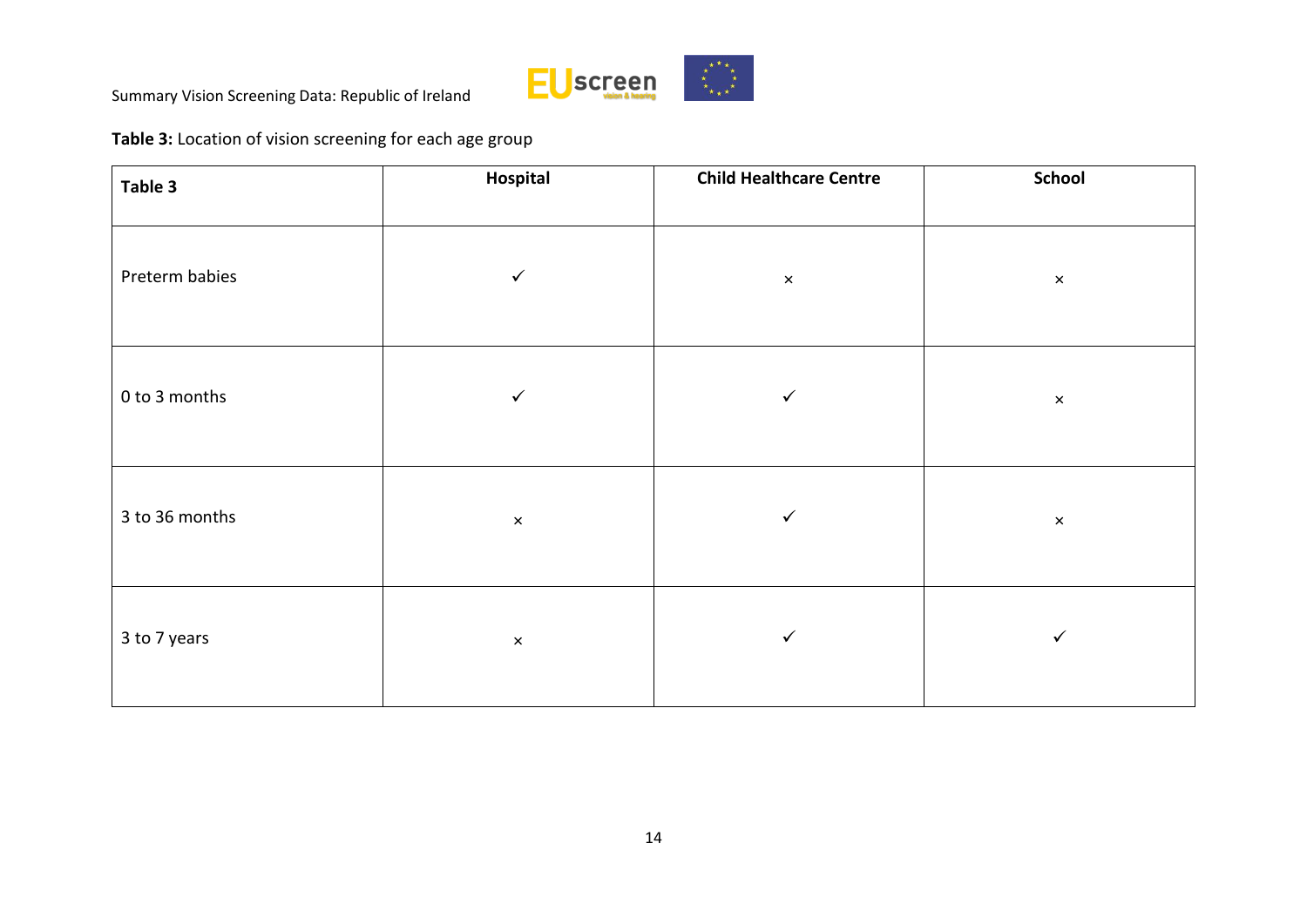



#### <span id="page-14-0"></span>**6 Automated Screening**

Automated vision screening is achieved using handheld, portable devices designed to detect presence of refractive error from 6 months of age. It provides objective results and is used to detect amblyopic risk factors. This differs from other methods used to screen children for amblyopia which focus on detection of the actual condition and the resulting visual loss. No automated screening is conducted in the Republic of Ireland.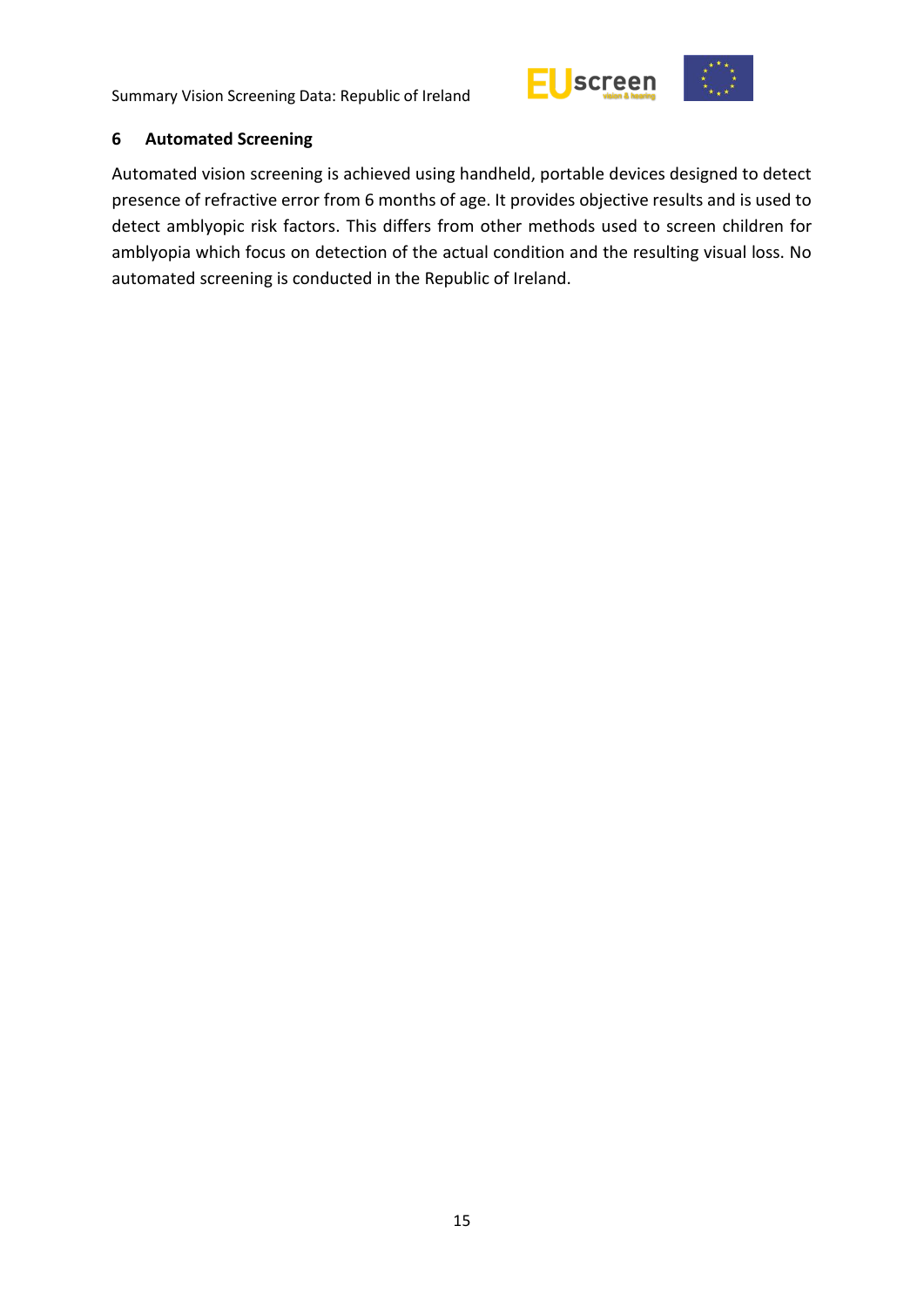



#### <span id="page-15-0"></span>**7 Provision for Visually Impaired**

There is one school in the Republic of Ireland for blind or severely visually impaired children; with 53 students enrolled. The total costs per child for these schools is unknown but free to the parents. Alternatively, special support for visually impaired children who attend mainstream primary school is provided. This consists of visiting teachers who work with the schools to tailor necessary aids for individual children if they meet the criteria of visual impairment of 6/18 (0.33 decimal, 0.45 logMAR) or less, or with a deteriorating visual condition, or with a significant visual field loss.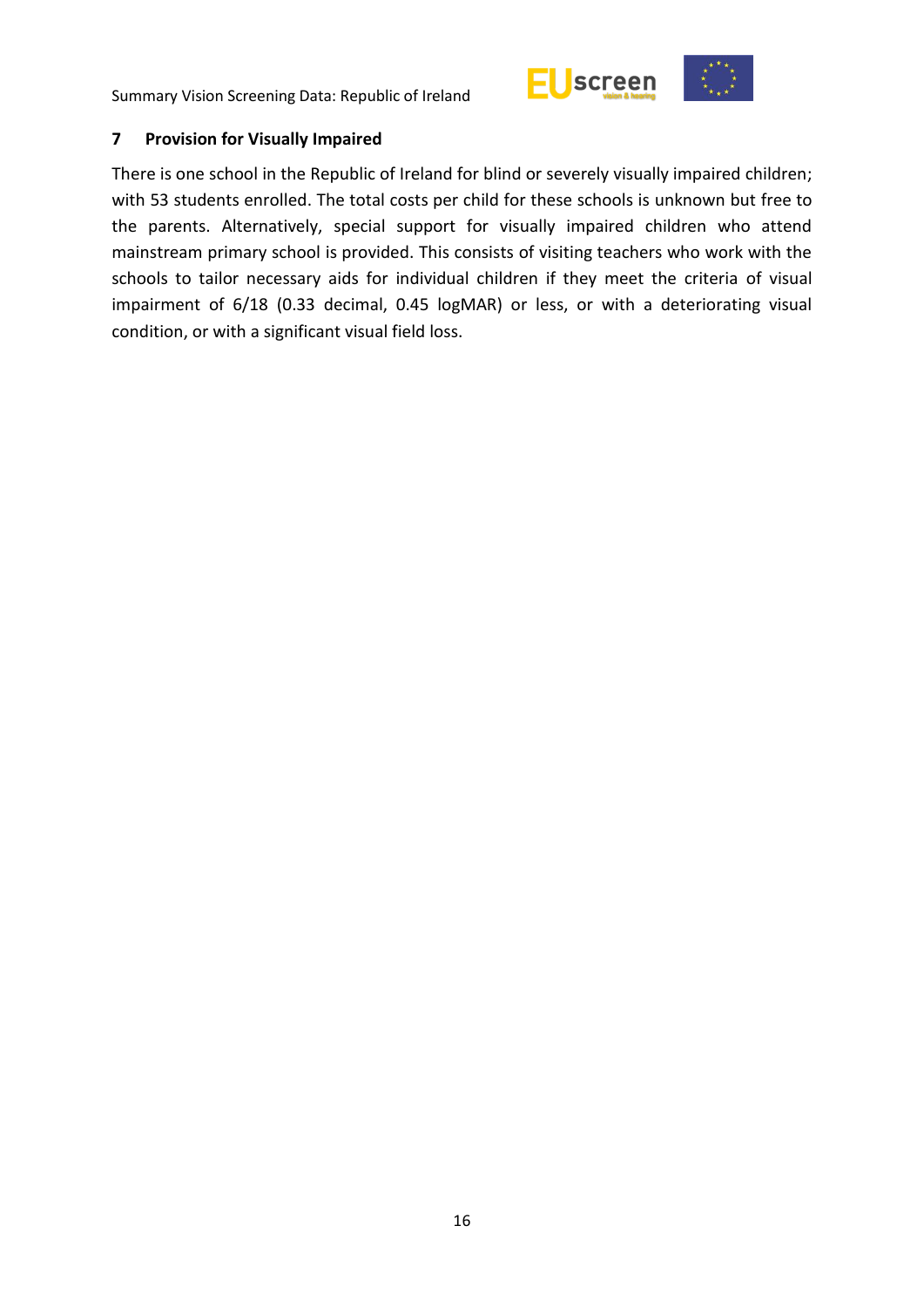



#### <span id="page-16-0"></span>**8 Knowledge of existing screening programme**

#### <span id="page-16-1"></span>*8.1 Prevalence/Diagnosis*

No data available.

#### <span id="page-16-2"></span>*8.2 Coverage*

All children are invited for vision screening by the specialist nurses by letter invitation. The coverage and attendance of vision screening is not known.

## <span id="page-16-3"></span>*8.3 Screening evaluation*

The percentage of false negative and false positive referrals from vision screening is not known. The positive predictive value of a 'refer' result from vision screening, the sensitivity and the specificity of vision screening are not known.

#### <span id="page-16-4"></span>*8.4 Treatment success*

Ophthalmologists and optometrists are the only professionals that prescribe glasses to children under the age of 7 years. Other treatment options include patching, penalisation with glasses and atropine. Not all children are treated due to capacity problems; specifically, some areas have no access to follow up from school screening at 4-5 years of age and it instead recommended that parents seek their own follow up with a private ophthalmologist.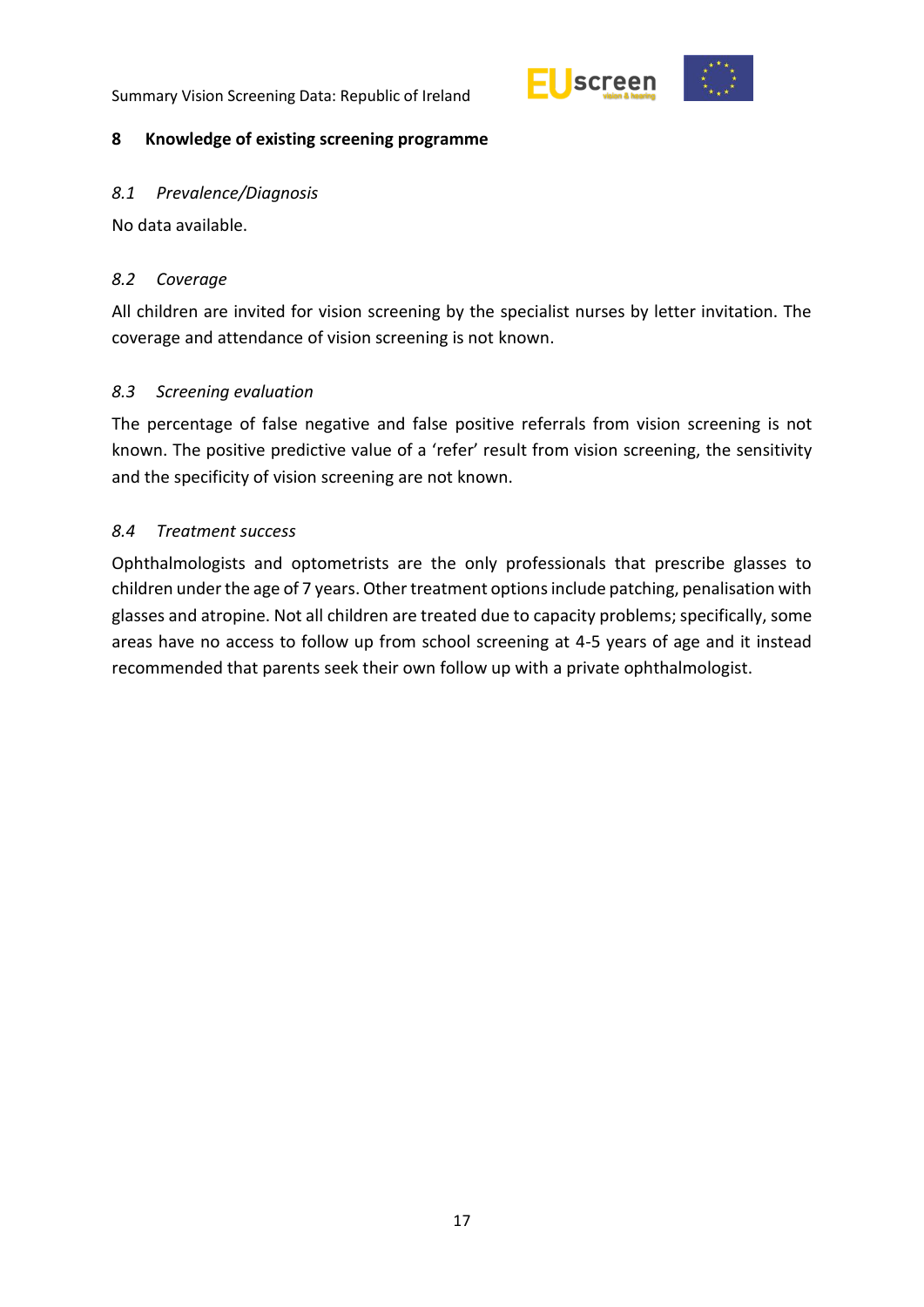



### <span id="page-17-0"></span>**9 Costs of vision screening in children**

### <span id="page-17-1"></span>*9.1 Cost of vision screening*

The salary costs per year for specialist nurses is detailed by the Department of Health in the Republic of Ireland (2018) as between 47,326 and 55,980 Euros. The salary costs (range) per year for the other vision screeners listed (paediatrician, ophthalmologist, area medical officer) are not provided. The salary costs per hour for specialist nurses is estimated at between 24.59 and 29.10 Euros per hour. The salary costs per hour for the other vision screeners listed are not provided. The cost of training general preventative child health care screening professionals, from leaving secondary education to qualification is estimated at 20,000 Euros for university fees. The total screening costs per year for vision screening is not known. The total screening costs per child per year for vision screening is not known.

# <span id="page-17-2"></span>*9.2 Cost of treatment for amblyopia*

Typical patients with refractive amblyopia are referred from school screening and may require one ophthalmologist appointment (cost unknown), 6 orthoptic appointments (cost unknown) and 2 optometrist appointments (cost unknown) over the course of their treatment. A voucher towards the cost of each pair of glasses is given, either 51 Euros or 150 Euros, depending on strength of prescription. A child with strabismic amblyopia may also require additional appointments including onward referral to a surgeon (cost unknown).

# <span id="page-17-3"></span>*9.3 Cost of Treatment for strabismus*

No data available.

# <span id="page-17-4"></span>*9.4 Cost of treatment for cataract*

No data available.